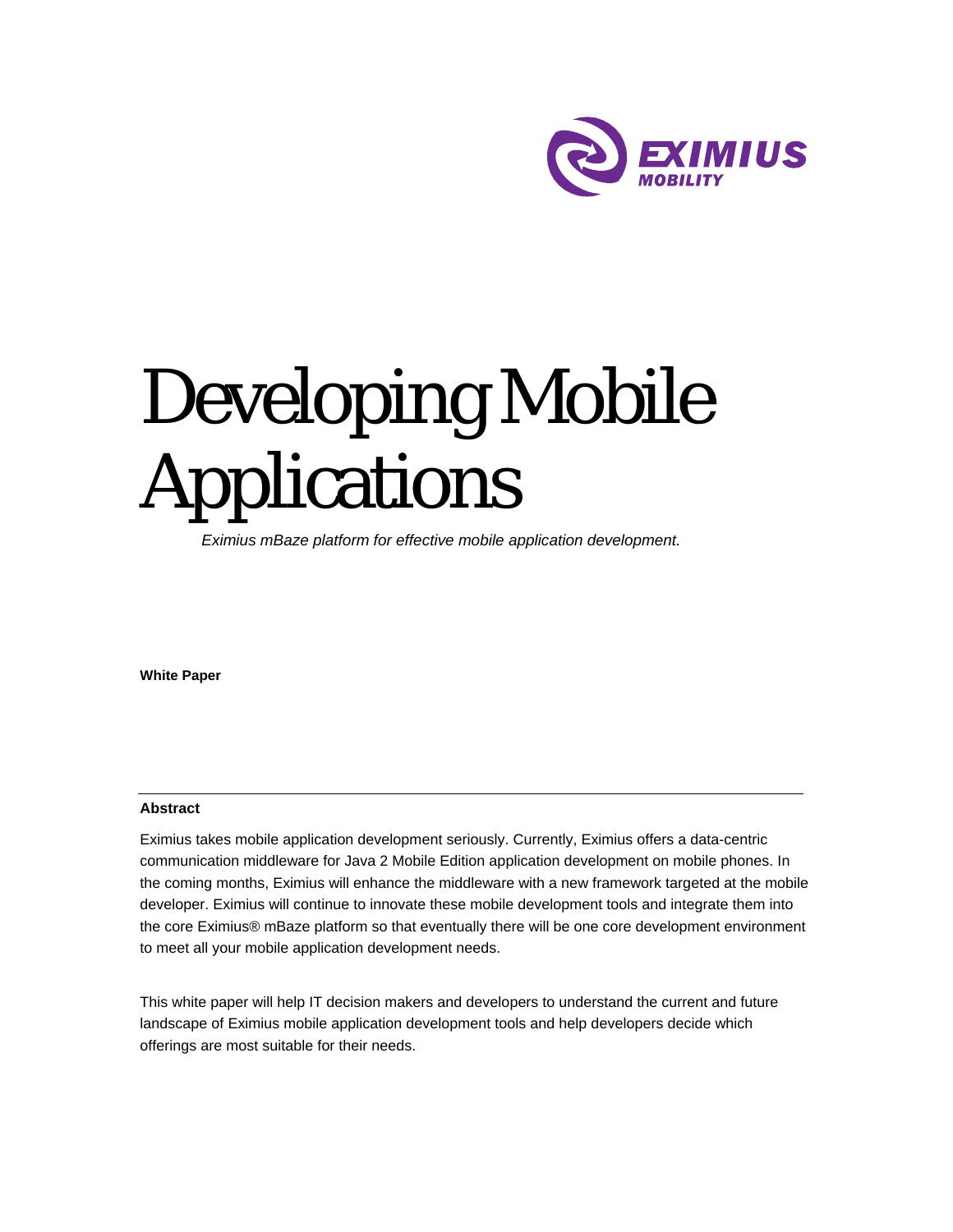*© 2005 Eximius Corporation. All rights reserved.* 

*To provide feedback on this white paper, please send e-mail to info@EximiusMobility.com.* 

The information contained in this document represents the current view of Eximius<br>Corporation on the issues discussed as of the date of publication. Because Eximius<br>must respond to changing market conditions, it should not *any information presented after the date of publication.* 

*This White Paper is for informational purposes only. EXIMIUS MAKES NO WARRANTIES, EXPRESS OR IMPLIED, IN THIS DOCUMENT.* 

*Eximius, mBaze are registered trademarks of Eximius Corporation.* 

*Other product or company names mentioned herein may be the trademarks of their respective owners.* 

*Eximius Corporation • Toronto, ON • Canada*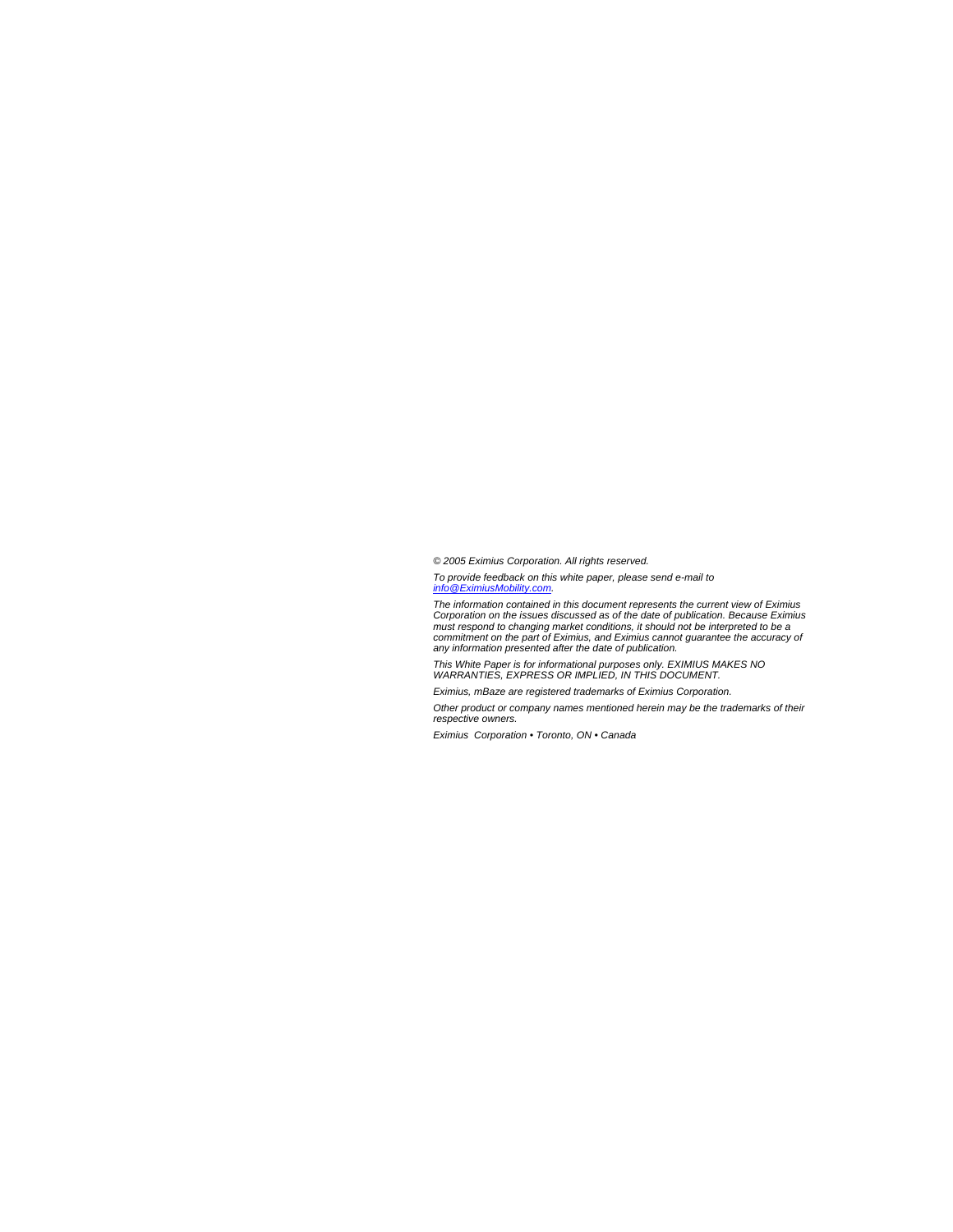### **CONTENTS**

| <b>MOBILE APPLICATION PROGRAMMING</b>                          | 1              |
|----------------------------------------------------------------|----------------|
| <b>Introduction</b>                                            | 1              |
| <b>Welcome to the World of Mobile Development!</b>             | 1              |
| What are the Difficulties of Developing Mobile Applications? 1 |                |
| Framework vs. Software Development Kit (SDK)                   | 2              |
| Defining a Software Development Kit                            | $\overline{c}$ |
| Defining a Framework                                           | $\overline{c}$ |
| How Does mBaze Fit In?                                         | $\overline{2}$ |
|                                                                |                |
| THE EXPLODING WORLD OF MOBILE SERVICES                         | 3              |
| <b>Interest in Mobile Services is Growing</b>                  | 3              |
| <b>Personal Information Management</b>                         | 3              |
| <b>New Application Frontiers</b>                               | 3              |
| <b>Content is in the Network</b>                               | 4              |
| DIFFICULTIES OF DEVELOPING MOBILE SERVICES                     | 5              |
| <b>Mobile Service Requirements</b>                             | 5              |
| <b>Limitations of Current Technologies</b>                     | 5              |
| WAP is Not Good Enough                                         | 5              |
| SMS is Not Good Enough                                         | 6              |
| Java (J2ME) is Almost There                                    | 6              |
| mBaze to the Rescue                                            | 7              |
|                                                                |                |
| <b>MBAZE MIDDLEWARE</b>                                        | 8              |
| <b>Data Centric Communication</b>                              | 8              |
| An Aside: Publish/Subscribe                                    | 8              |
| <b>Features</b>                                                | 9              |
| <b>MBAZE FRAMEWORK</b>                                         | 11             |
| Reinventing the Wheel and Making it a Square This Time! 11     |                |
| <b>InfoGrazer</b>                                              | 12             |
| Lumina                                                         | 12             |
| When to Use Eximius Lumina                                     | 13             |
| <b>Eximius mBaze Framework vs. J2ME</b>                        | 13             |
|                                                                |                |
| <b>Bookstore Service: an Example Application</b>               | 13             |
| <b>SUMMARY</b>                                                 | 15             |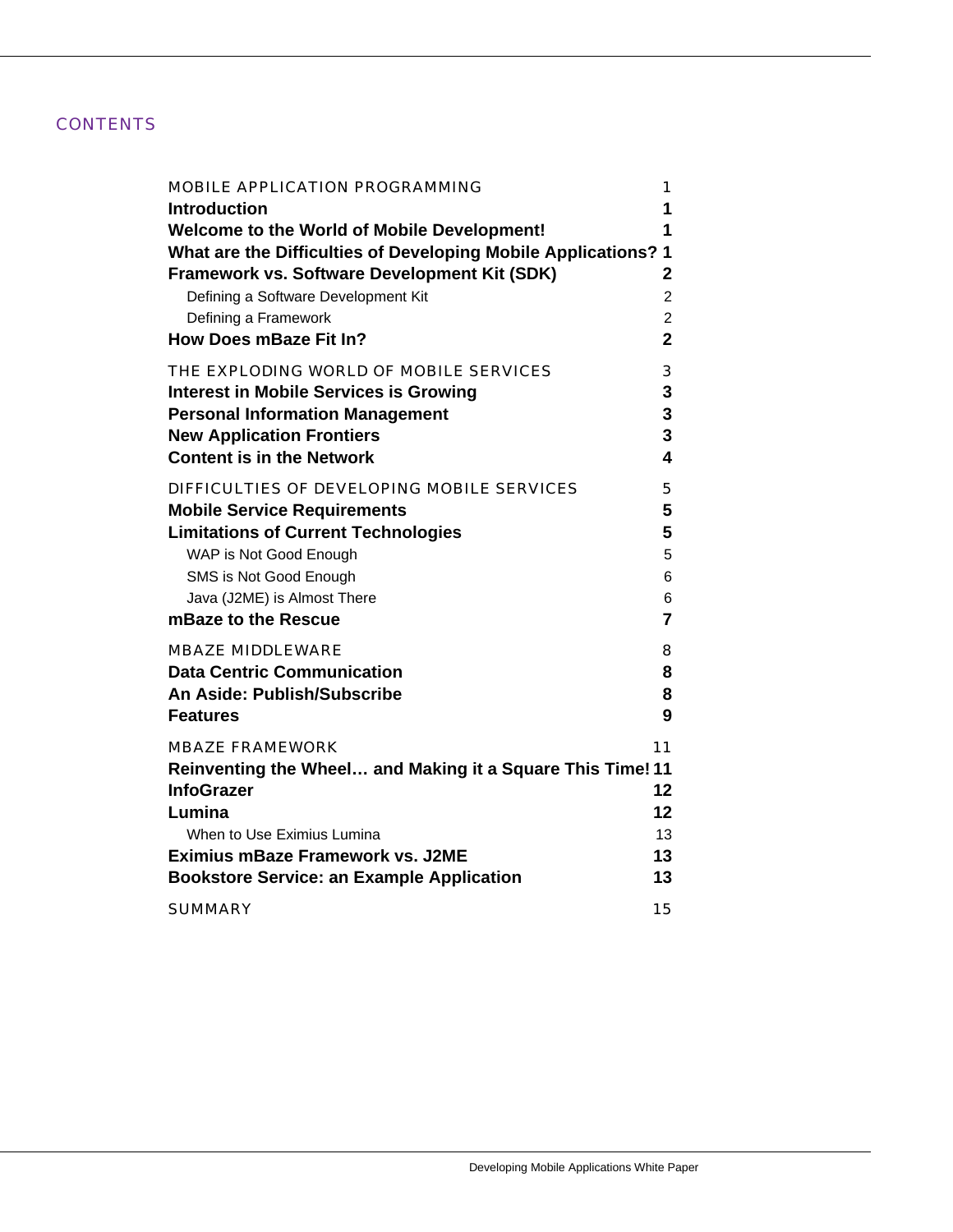## <span id="page-3-0"></span>MOBILE APPLICATION Introduction

**PROGRAMMING** This white paper will explain the Eximius mBaze mobile application platform that is available to you, why you should use the platform, and what you, a developer of mobile applications, need to get started with mobile development using the Eximius mBaze platform.

> This paper will aid you in your decision-making when deciding how to develop applications for a particular mobile device. Along with an overview about the platform now at your disposal, you will also find useful information comparing platform features and how each affects your application capabilities.

Eximius has a strong commitment to you, the mobile application developer, and will continue to provide you an excellent platform that makes developing applications for mobile solutions an easy task.

Java 2 Micro Edition (J2ME) is one of the most successful software development kits for mobile phones today. That software development kit receives special focus in this white paper.

#### Welcome to the World of Mobile Development!

Eximius offers a platform specifically for the needs of mobile developers. Although the current landscape of mobile development tools consists of an assortment of offerings, Eximius is the first to offer a framework for systematic development of mobile applications. Eximius will continue to innovate and integrate new functionality into the core Eximius mBaze development platform, so that eventually, developers will have one development environment for all their needs.

Most of the rules and guidelines for developing Web applications for Enterprise Application Servers also apply generally to mobile phones based on J2ME and mBaze. However, there are a couple of important differences between Web application development and mobile phone development.

#### What are the Difficulties of Developing Mobile Applications?

Any given mobile phone can be very different and unique from the next even though both have J2ME. Even similar devices from the same manufacturer can be very different because of varying hardware capabilities.

Therefore, a very important part of development for mobile phones is to have the means to isolate your application from these variations and to be able to configure your application easily for different devices.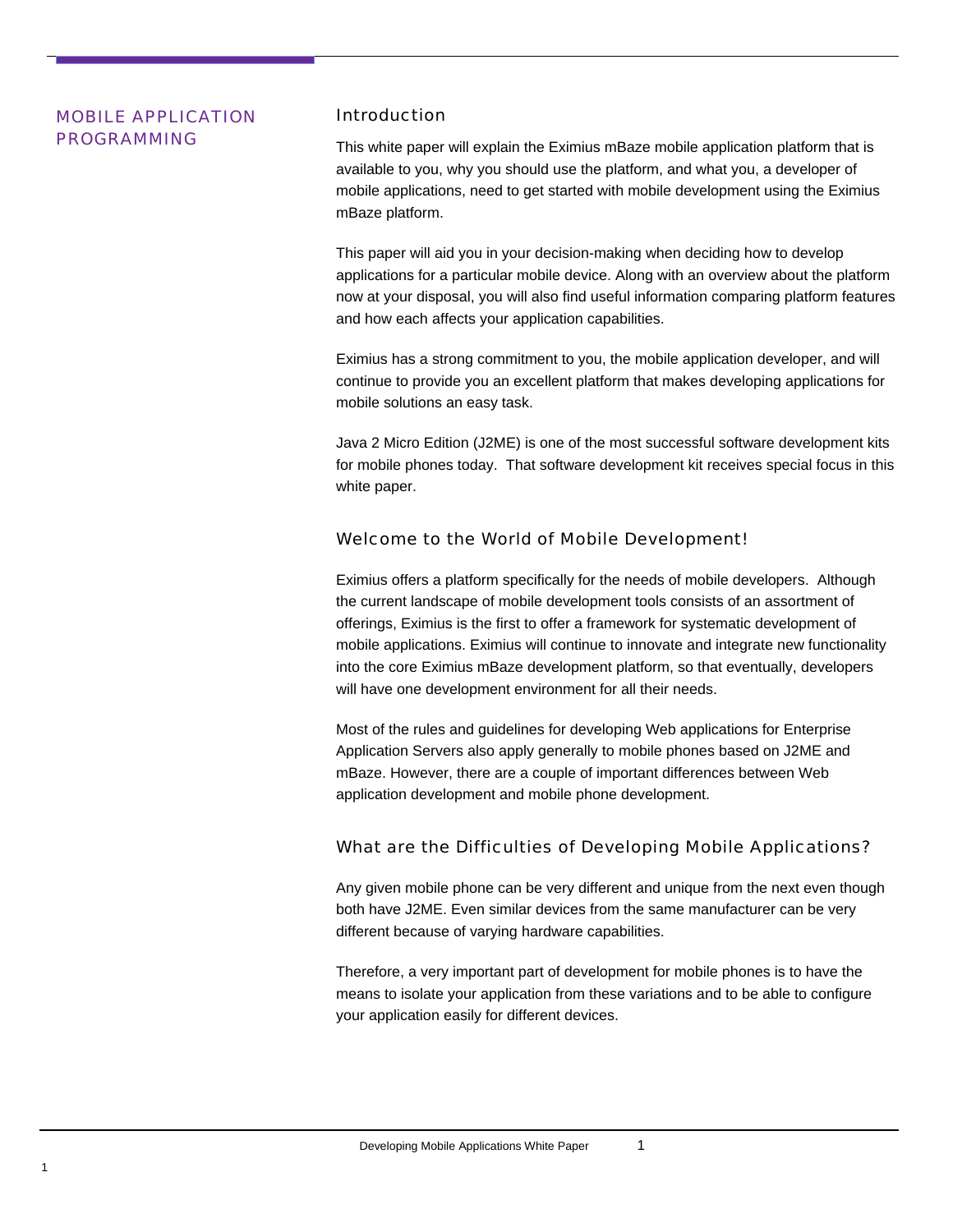#### <span id="page-4-0"></span>Framework vs. Software Development Kit (SDK)

The words "software development kit" and "framework" appear often in this white paper. There is a fundamental difference between those two terms. Since they are so important, here is a brief explanation of what each means.

#### Defining a Software Development Kit

You use a software development kit to develop for a particular device such as a mobile phone. Even notebook PCs and desktop PCs generally require an SDK to build software that will run on those particular computers. Most modern development tools provide the SDK for you.

You might be surprised, but generally you do not develop using an SDK only. The SDK alone without a framework isn't enough. When developers build applications they always develop using a framework.

Existing popular frameworks are:

- Apache Jakarta Struts
- **Spring**
- J2EE
- Microsoft .NET

#### Defining a Framework

A framework is a set of tools and application architectures that helps you build you applications in a systematic way. If your application requires fast time to market, rapid application development, is user interface-centric, or needs to run on different mobile phones, a framework helps achieve these goals.

#### How Does mBaze Fit In?

Eximius has introduced the mBaze Framework and the new concept of personal application servers. Personal application servers allow for easy development of a new generation of applications for mobile phones.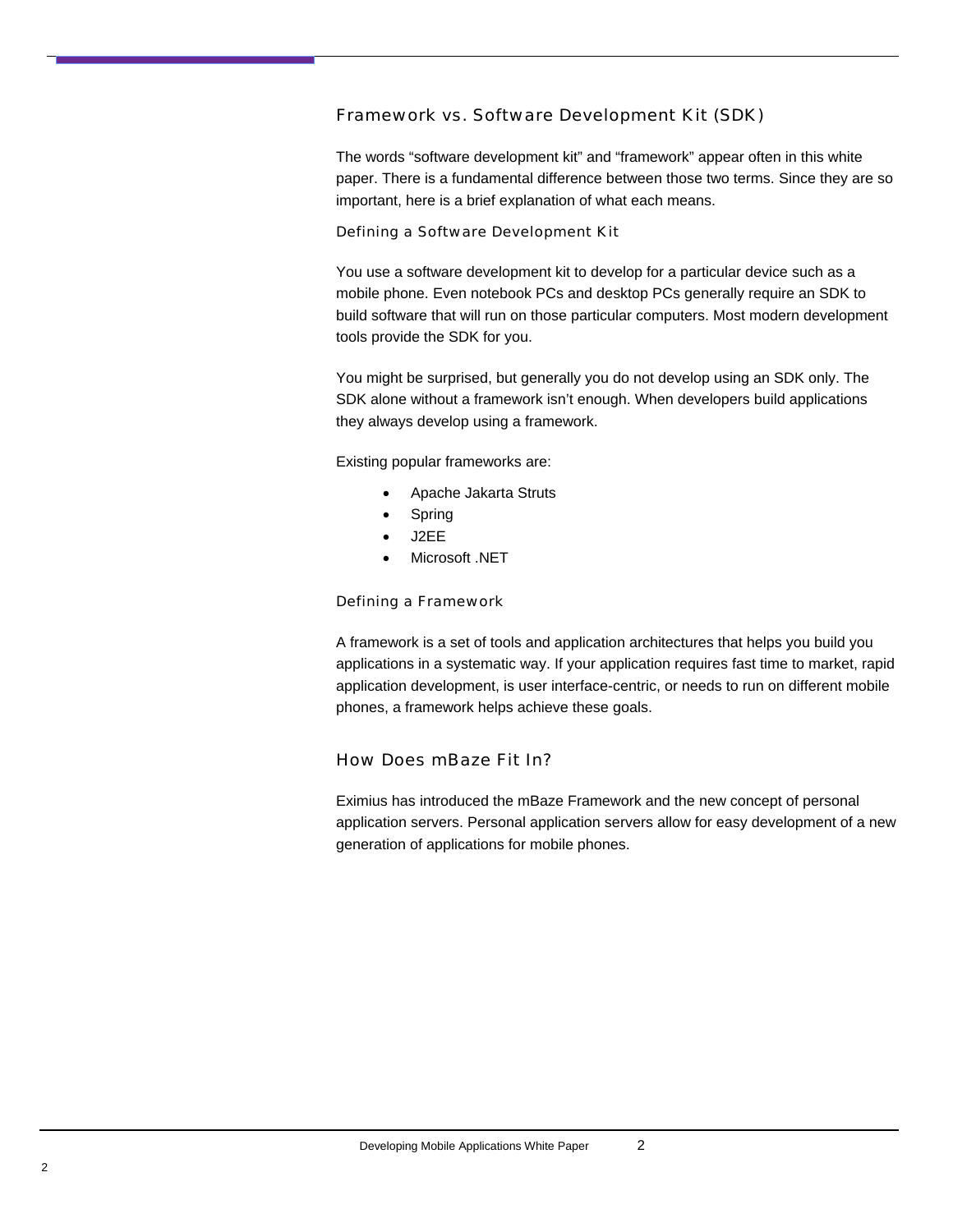# <span id="page-5-0"></span>OF MOBILE SERVICES

#### THE EXPLODING WORLD Interest in Mobile Services is Growing

As mobile phones are increasingly becoming more capable, the opportunity for providing new and exiting services is growing. The number of users of mobile applications continues to grow indicating that people are increasingly more willing to use applications on mobile phones.

### Personal Information Management

The common themes for all of these applications are personal information management and communication. Many phones come with Personal Information Management (PIM) software built-in. Commonly, these PIM applications allow users to read e-mail, and they provide calendaring, task management and contact management. A user is expected to synchronize her mobile PIM with her desktop PIM in order to keep information on the mobile device up to date. However, this is not always possible, either because of synchronization software incompatibilities, but far more frequently, because synchronization is simply not convenient. Users forget to do it, and if they are constantly on the move, they do not have time to do it. Consequently, although users have an interest in using mobile PIMs, they usually end up abandoning them due to synchronization being inconvenient.

Moreover, built-in PIMs make it very difficult to share information, particularly scheduling, which is a basic prerequisite for enterprise-level PIMs. This is why handheld devices such as RIM's Blackberry are very popular; they take advantage of always-on connections, and offer the convenience of an up-to-date synchronized at any time.

J2ME capable phone open up the possibility of having the same kind functionality on any mobile phone. Moreover, with J2ME it becomes possible to have applications that can better interoperate and that can work with any desktop PIM by being more open then the built-in PIMs.

## New Application Frontiers

New kinds of applications become possible with J2ME capable phones that can benefit from always on connections, such as exchange of business cards, real-time surveys, up-to-the-minute bus schedules, or browsing the latest news headlines.

More advanced applications also become possible such as location-based services for tourist attraction. When at an unknown location, users perceive the mobile phone as a quick and familiar way of obtaining information.

Mobile ticketing is growing steadily in Europe and Asia. With programmable mobile phones it becomes possible to buy and use e-tickets for a variety of services very conveniently. What has been, so far, primarily a domain of airfare e-tickets now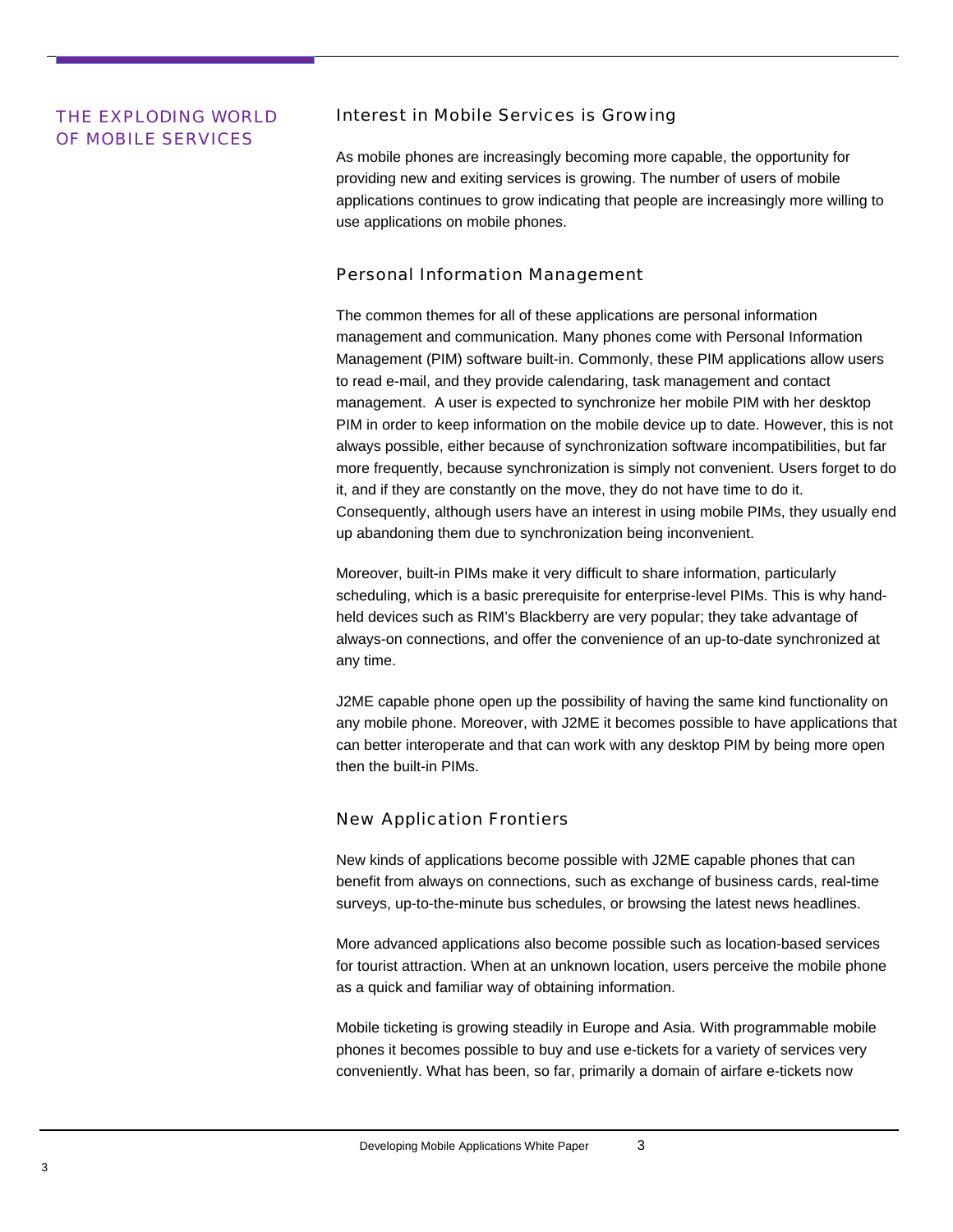<span id="page-6-0"></span>becomes possible for other kinds of services as well.

Entertainment involving mobile dating and games such as tag are particularly interesting for youth market.

#### Content is in the Network

Common to all of these applications is that content is dynamic and is located in the network. J2ME technology provides a good foundation for developing these types of applications, but the development process is difficult, slow and error prone.

The Eximius mBaze platform addresses these issues helping you develop applications that are more convenient, have pleasing user interfaces and allow applications to easily take advantage of an always-on connection of a mobile phone.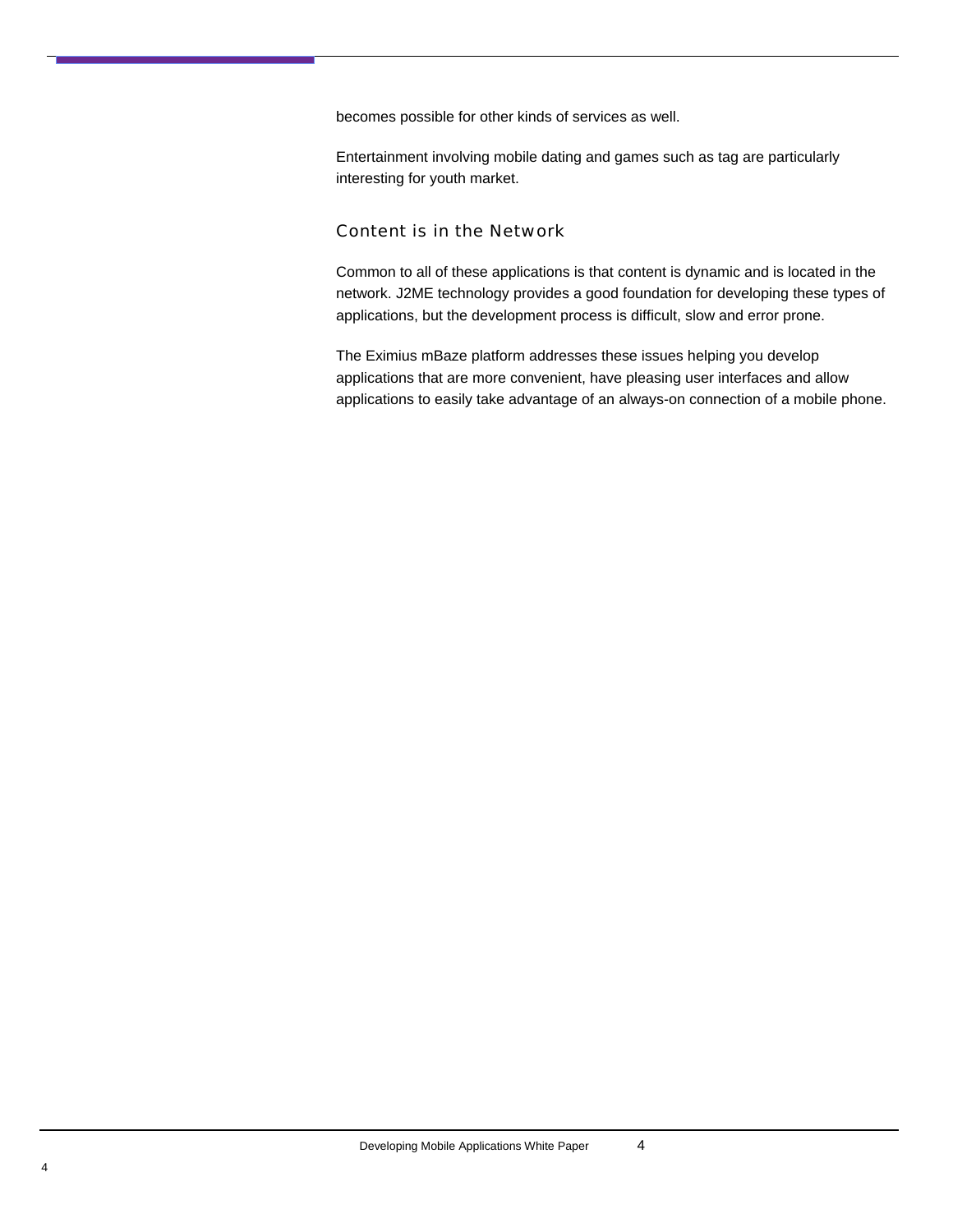## <span id="page-7-0"></span>DIFFICULTIES OF DEVELOPING MOBILE **SERVICES**

Before describing the Eximius mBaze platform, you need to understand the limitations of existing tools and technologies in developing the next generation of mobile services. In this section we enumerate the requirements of these exciting new services, and explain how current technologies do not meet these requirements.

#### Mobile Service Requirements

The next generation of mobile services will bring desktop-like usability to mobile devices. Current applications built using SMS or WAP browsers simply do not meet the usability levels that users have come to expect from other computing devices.

New mobile applications will require, among other things, the requirements outlined in the table below.

| <b>Requirement</b>                      | <b>Description</b>                                                                                                                                                                                                                              |  |
|-----------------------------------------|-------------------------------------------------------------------------------------------------------------------------------------------------------------------------------------------------------------------------------------------------|--|
| <b>Local processing capabilities</b>    | Transferring more processing to the phone allows for more responsive and<br>intelligent user interfaces.                                                                                                                                        |  |
| <b>Local storage capabilities</b>       | Similar to local processing, storing information on the phone allows for more<br>responsive applications.                                                                                                                                       |  |
| <b>Asynchronous communication</b>       | Mobile applications today typically use a request/response model that<br>requires constant attention from the user. Allowing applications to be notified<br>of interesting events opens the door to a whole new class of mobile<br>applications |  |
| <b>Secure communication</b>             | Sensitive data, such as financial transactions must be transferred in a secure<br>manner.                                                                                                                                                       |  |
| Aesthetic, convenient user<br>interface | Usability and aesthetics are important in mobile devices with limited display<br>and input capabilities.                                                                                                                                        |  |

## Limitations of Current Technologies

The most common technologies currently used to develop mobile services—WAP and SMS—cannot be used to develop mobile services with the above requirements.

#### WAP is Not Good Enough

Wireless Application Protocol (WAP) is a standard that allows mobile phones to access services in a similar manner as a Web browser. However, WAP fails to meet any of requirements above for the next generation of mobile services.

WAP interfaces are notorious for being aesthetically unattractive and support only the most basic user interactions. WAP also does not provide any facilities for local processing or local storage on mobile devices. Instead, WAP can only display simple "pages" of information, with each user interaction requiring communication with a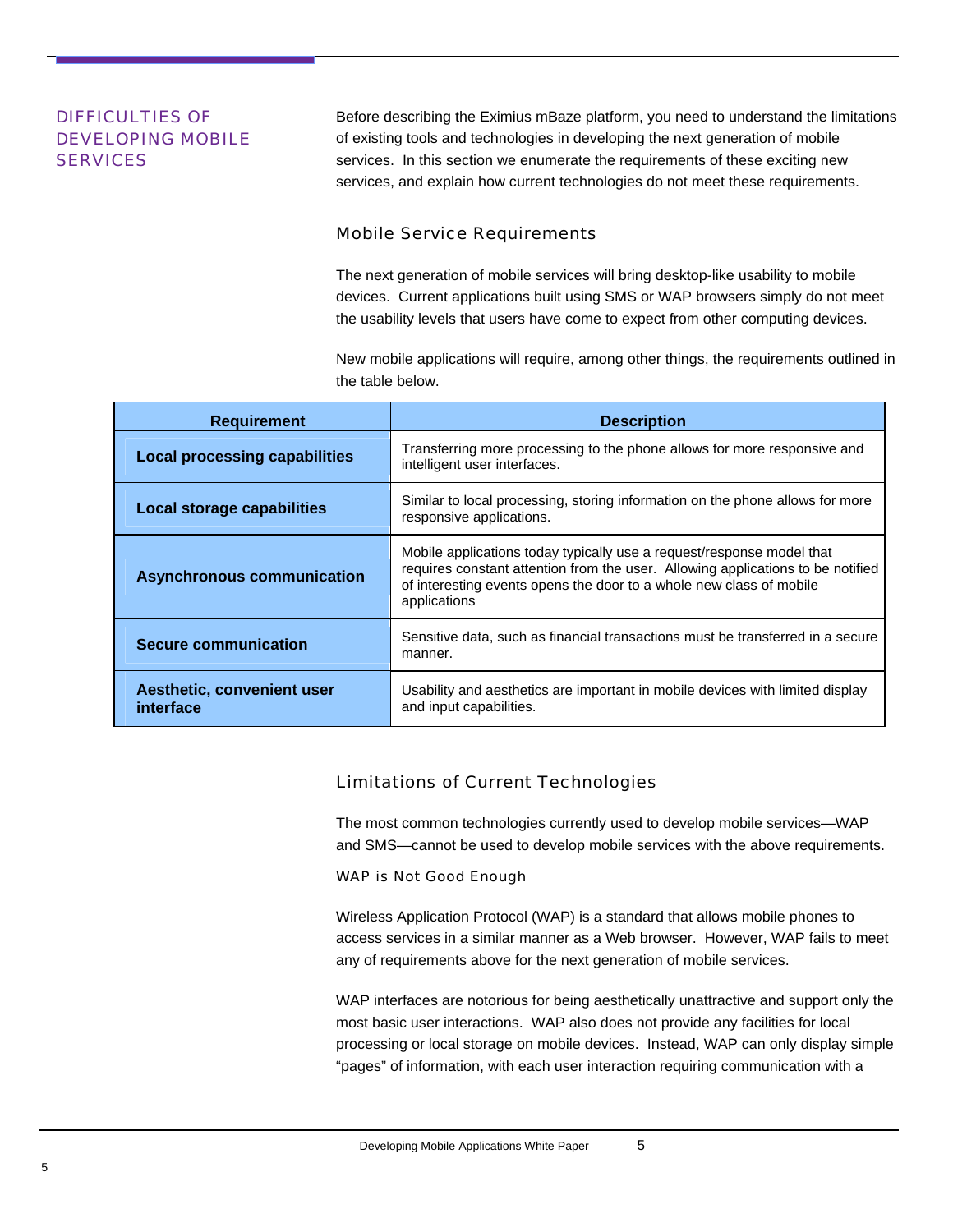<span id="page-8-0"></span>server. This communication is both expensive and time consuming, and impedes the responsiveness of the user interface.

WAP also does not provide any clean mechanism for asynchronous communication with a mobile application. While the WAP Push specification tires to address this limitation, its implementation and availability leaves a lot to be desired. For instance, messages sent with WAP Push require attention from the user who must decide how to act on the message. It is instead desirable that applications first process the message and decide how to notify the user (if at all). In addition, the availability of WAP Push is not guaranteed as it has not been deployed by all cellular service providers.

Furthermore, frequently WAP communication is not secure. WAP messages are sent without any encryption and there are no authentication mechanisms provided.

#### SMS is Not Good Enough

Short Message Service (SMS) allows mobile phones to send and receive short text messages. SMS was designed for human-to-human communication and is simply not appropriate for developing mobile services. As with WAP, SMS also fails to meet the requirements for mobile services.

SMS user interfaces are extremely limited, restricted to a short unformatted text stream. The interaction is even more limited than WAP; the only action that can be performed on an SMS message is reply to it. In addition, SMS messages are limited in size to about 160 characters.

While SMS does allow for asynchronous communication to a mobile device, SMS messages force user attention to process, instead of allowing an application to process the data first.

As well, SMS messages are not secure; they provide neither encryption nor authentication.

#### Java (J2ME) is Almost There

Increasingly, mobile devices support applications written using the J2ME Java standard. Java and J2ME address the requirements for next generation mobile services. However, as we will see, while J2ME makes it possible to develop such services, it is difficult to develop these applications.

Java places no limitations on the user interface of mobile applications, other than those imposed by the physical hardware itself. Java games on mobile phones illustrate the rich user interfaces and interaction methods supported by this technology. In addition, Java applications can perform local processing and have access to persistent storage on the mobile device.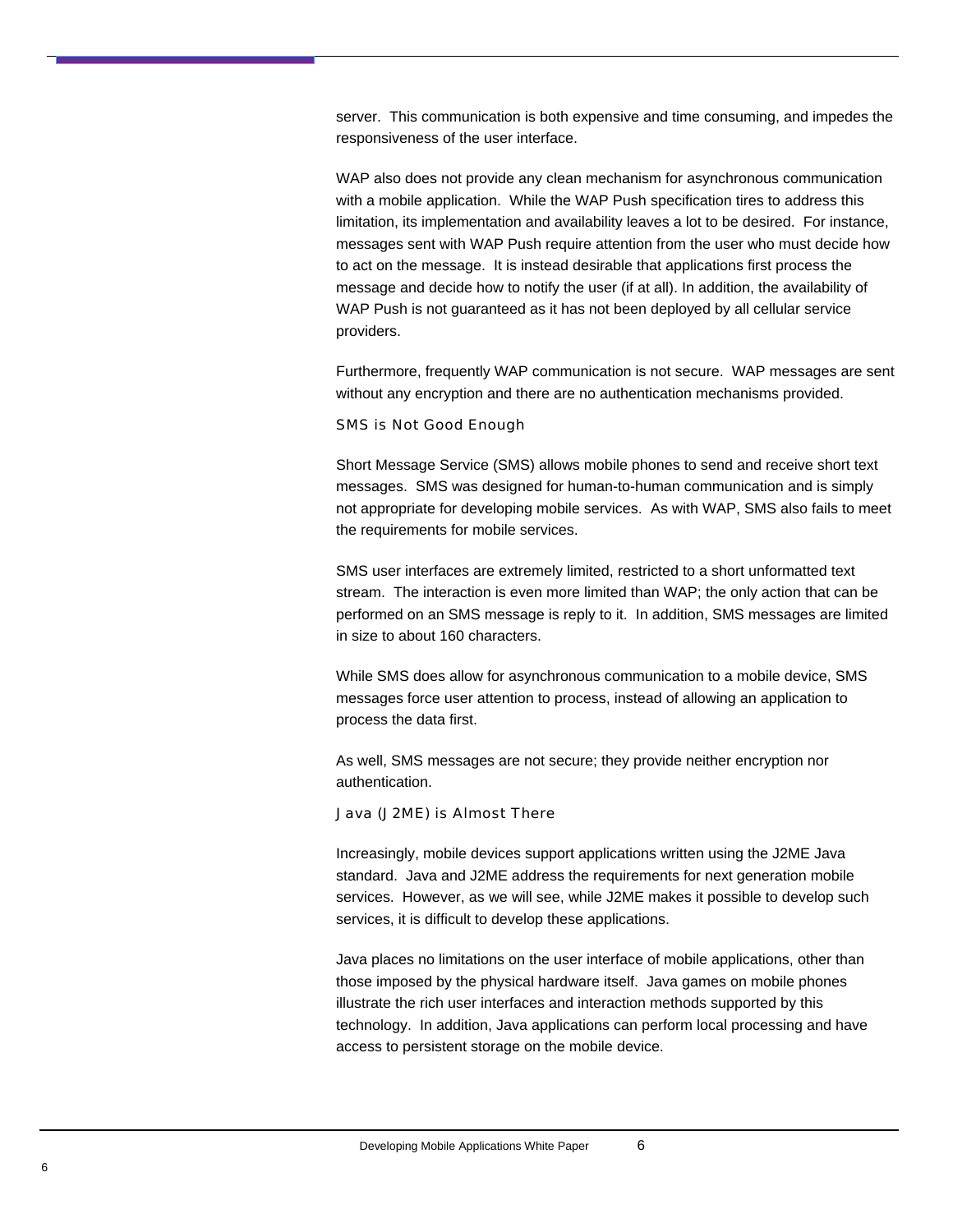<span id="page-9-0"></span>Furthermore, Java allows applications to develop custom communication protocols. Protocols can be developed that are as secure as needed. Unfortunately, the J2ME specification does not support asynchronous communication. However, as described below, the mBaze framework works around these limitations and provides facilities to support asynchronous communication.

#### mBaze to the Rescue

The Eximius mBaze platform helps you develop advanced mobile services. The mBaze platform consists of **mBaze Middleware**, a routing substrate designed for the easy deployment of scalable mobile services, and **mBaze Framework**, a set of development tools and techniques to help develop mobile services quickly and with minimal effort. The figure below illustrates a high level view of the mBaze platform. mBaze Middleware and mBaze Framework are described in more detail in the following sections.

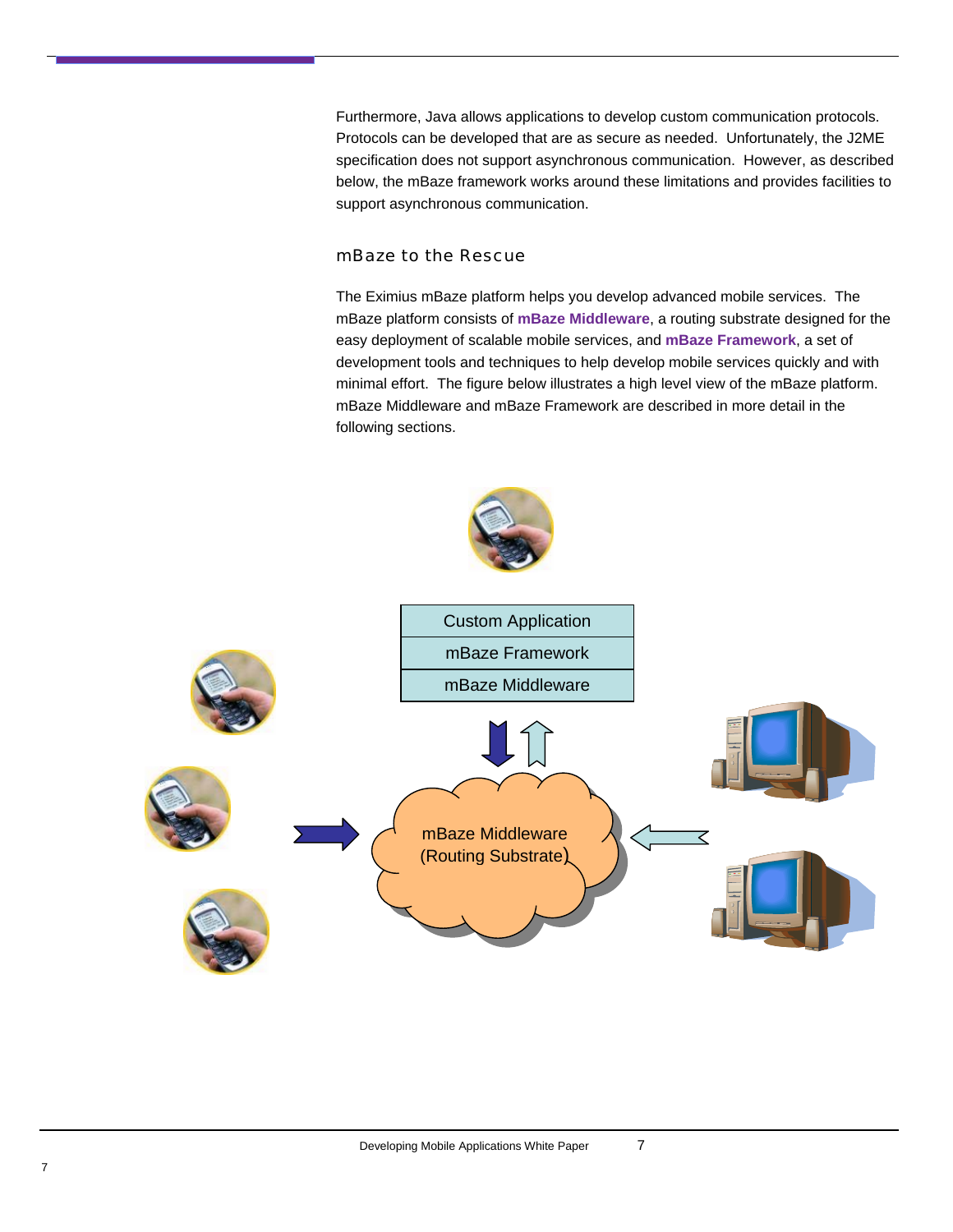<span id="page-10-0"></span>**MBAZE MIDDLEWARE** mBaze Middleware facilitates the development and deployment of mobile services in a heterogeneous network. This section describes the communication primitives provided by the mBaze middleware.

#### Data Centric Communication

mBaze Middleware is based on a revolutionary paradigm that allows for faster and easier development of more powerful distributed applications.

Most distributed applications are based on a point-to-point message sending primitive. The limitations of this are that it requires the sender to know the address of the receiver, and makes it both difficult and expensive to send the same message to multiple recipients.

Instead, mBaze Middleware provides a decoupled, data centric communication primitive in which receivers simply specify what they are interested in and senders indicate what they are sending, and mBaze takes care of routing messages to all interested receivers based on the content of the message. This deceptively simple primitive is a powerful feature that makes it much easier to develop complex distributed service-oriented applications quickly.

#### An Aside: Publish/Subscribe

The mBaze Middleware's data centric communication is based on the publish/subscribe communication model. In the publish/subscribe model, the sender of a message is referred to as a publisher, and the receiver is called a subscriber. In addition, one or more brokers act as mediators to route messages from publishers to subscribers.

In traditional distributed applications, a sender sends a message directly to a receiver. In the publish/subscribe model, receivers (subscribers) first specify the messages they are interested in receiving by sending a subscription message to the broker. Senders (publishers) send messages in the form of a publication to the broker. The broker examines the content of the publication, finds subscriptions that match the publication (i.e. subscriptions whose interest is satisfied by the publication), and routes the publication to the interested subscriber(s).

A key advantage of the publish/subscribe model is the decoupling of senders and receivers. Notice that in the above description, the publishers and subscribers are not aware of each other; the brokers mediate all communication between them. This allows the development of the communicating parties in a service to be developed and deployed independently. It also allows the senders and receivers to be transparently deployed on drastically different platforms, from limited cell phones to powerful Unix servers. For example, a server can communicate with clients running on a cell phone or a desktop computer without any modification whatsoever.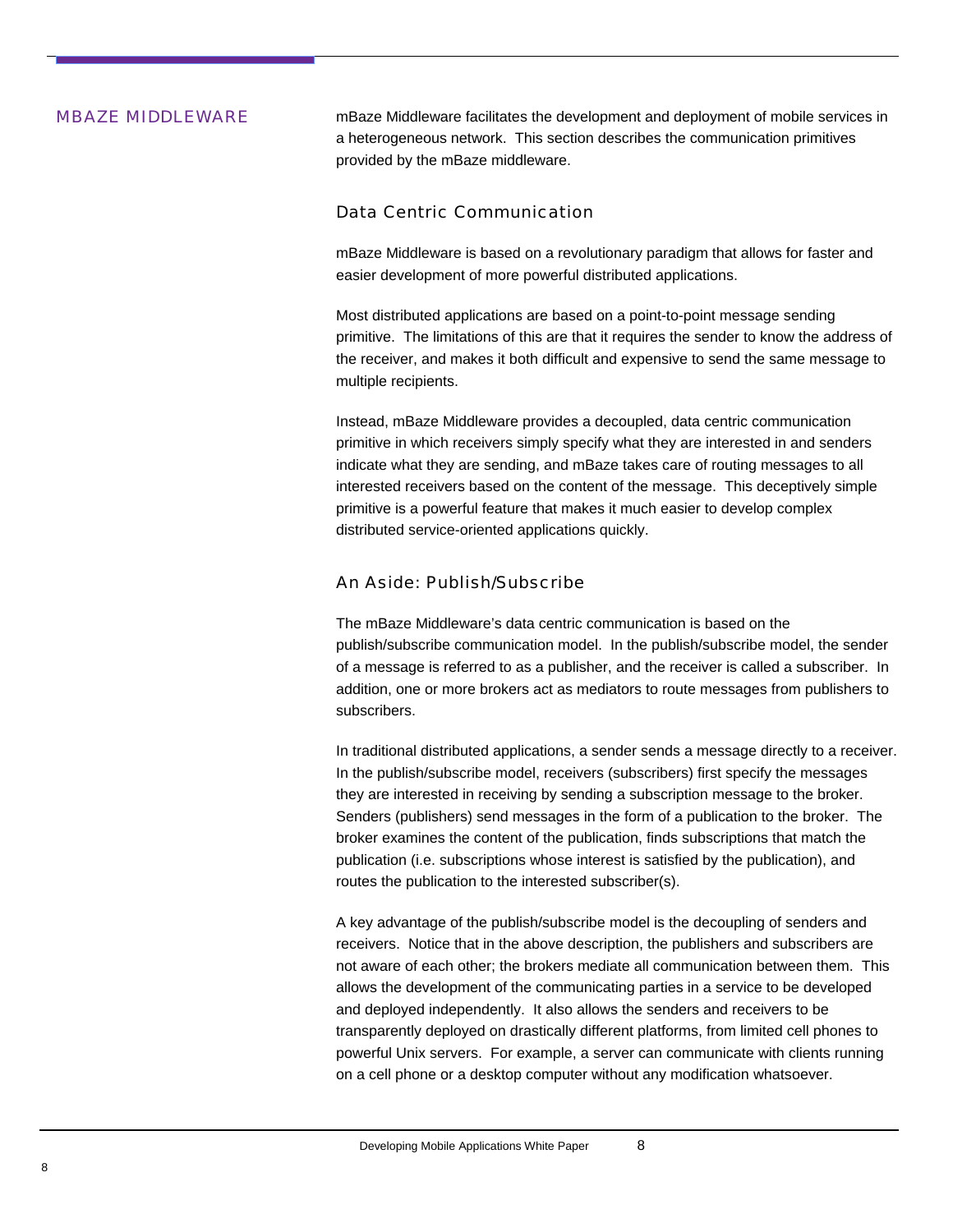<span id="page-11-0"></span>Furthermore, since messages are addressed by their content instead of fixed IP addresses, it is easy to add or change the set of senders or receivers. For example, a client does not need to know the addresses of the set of servers and have to decide on the server it should communicate with for a given protocol. Instead, it simply publishes its message, and the broker will determine the server(s) that should receive the message.

#### Features

mBaze Middleware provides many benefits to application developers. The table below outlines those benefits while a later section will discuss the benefits of mBaze Framework.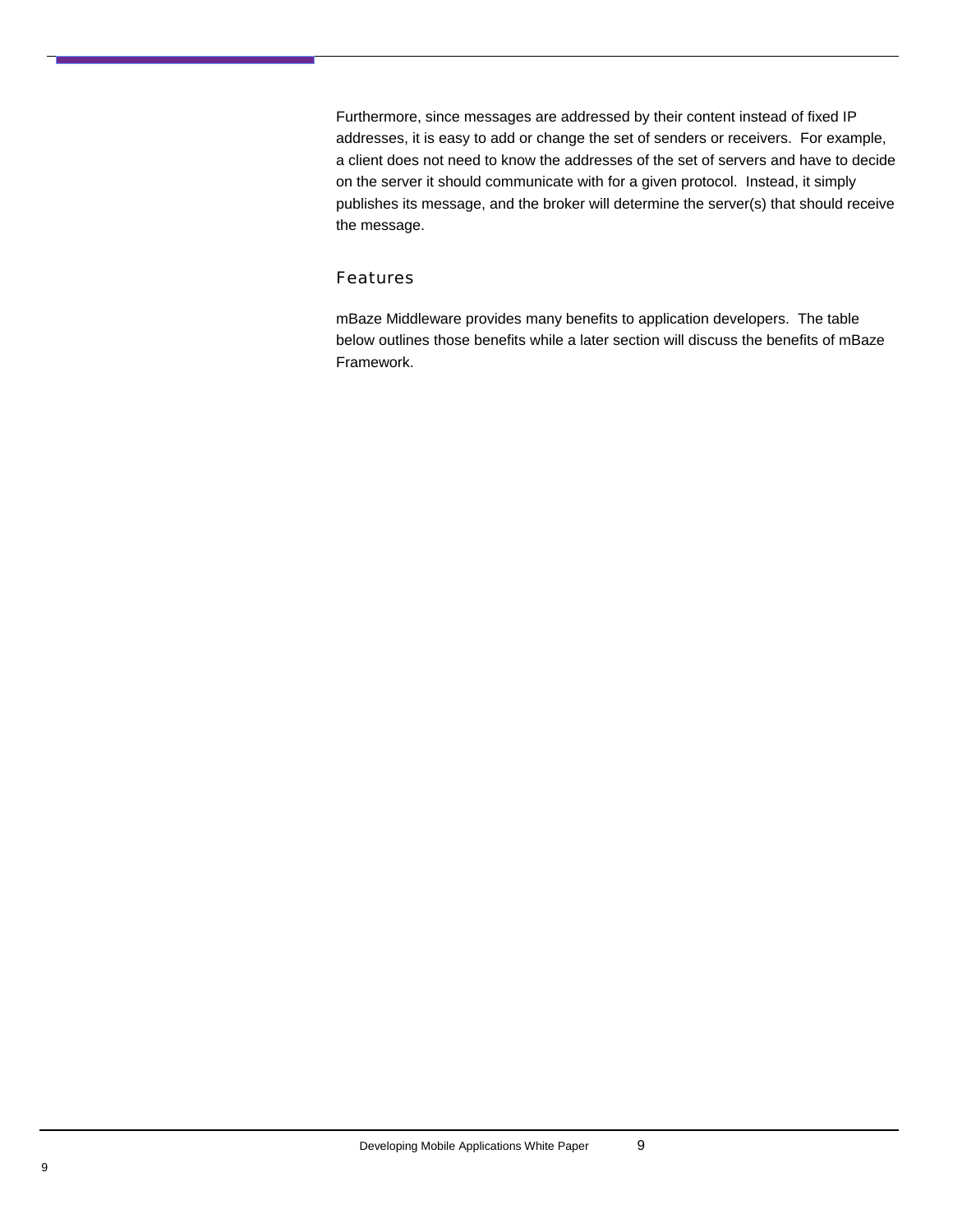| mBaze Feature                                          | <b>Description</b>                                                                                                                                                                                                                                                                                 |  |  |
|--------------------------------------------------------|----------------------------------------------------------------------------------------------------------------------------------------------------------------------------------------------------------------------------------------------------------------------------------------------------|--|--|
| <b>Based on well-known</b><br>application server model | Significantly decreases learning curve for developing on mobile devices by<br>mimicking a software development environment that most developers are<br>already familiar with.                                                                                                                      |  |  |
| <b>Decoupling</b>                                      | Applications developed using mBaze Middleware allow communicating<br>parties to be decoupled and hence be developed and deployed<br>independently.                                                                                                                                                 |  |  |
| Data addressing                                        | Applications no longer need to worry about issues related to finding and<br>keeping track of the addresses of nodes in the network. Instead, the<br>receivers of a message are implicitly determined from the content of the<br>message. This greatly simplifies application protocol development. |  |  |
| <b>Incremental deployment</b>                          | The mBaze Middleware substrate allows new services to be deployed<br>incrementally over the same messaging infrastructure.                                                                                                                                                                         |  |  |
| <b>Simplicity</b>                                      | The messaging model provided by mBaze is easy to understand and<br>facilitates rapid application development.                                                                                                                                                                                      |  |  |
| Lightweight                                            | The mBaze Middleware's interface is lightweight and can be used by<br>applications on limited mobile devices, yet is powerful enough to develop<br>complex services.                                                                                                                               |  |  |
| <b>Ease of integration</b>                             | The messaging model makes it easy to integrate with existing services built<br>on a messaging model such as existing enterprise applications that follow a<br>Web Services architecture or the Java Messaging Service (JMS)<br>specification.                                                      |  |  |
| <b>Security</b>                                        | mBaze Middleware provides secure communication primitives including<br>password-based authentication and strong encryption.                                                                                                                                                                        |  |  |
| <b>Reliability</b>                                     | mBaze Middleware substrate is built on leading research on reliable<br>distributed systems.                                                                                                                                                                                                        |  |  |
| <b>Asynchronous communication</b>                      | mBaze Middleware supports asynchronous communication to mobile devices<br>even when they are behind a firewall.                                                                                                                                                                                    |  |  |
| <b>Centralized administration</b>                      | mBaze Middleware allows the centralized configuration and monitoring of the<br>distributed mBaze Middleware substrate.                                                                                                                                                                             |  |  |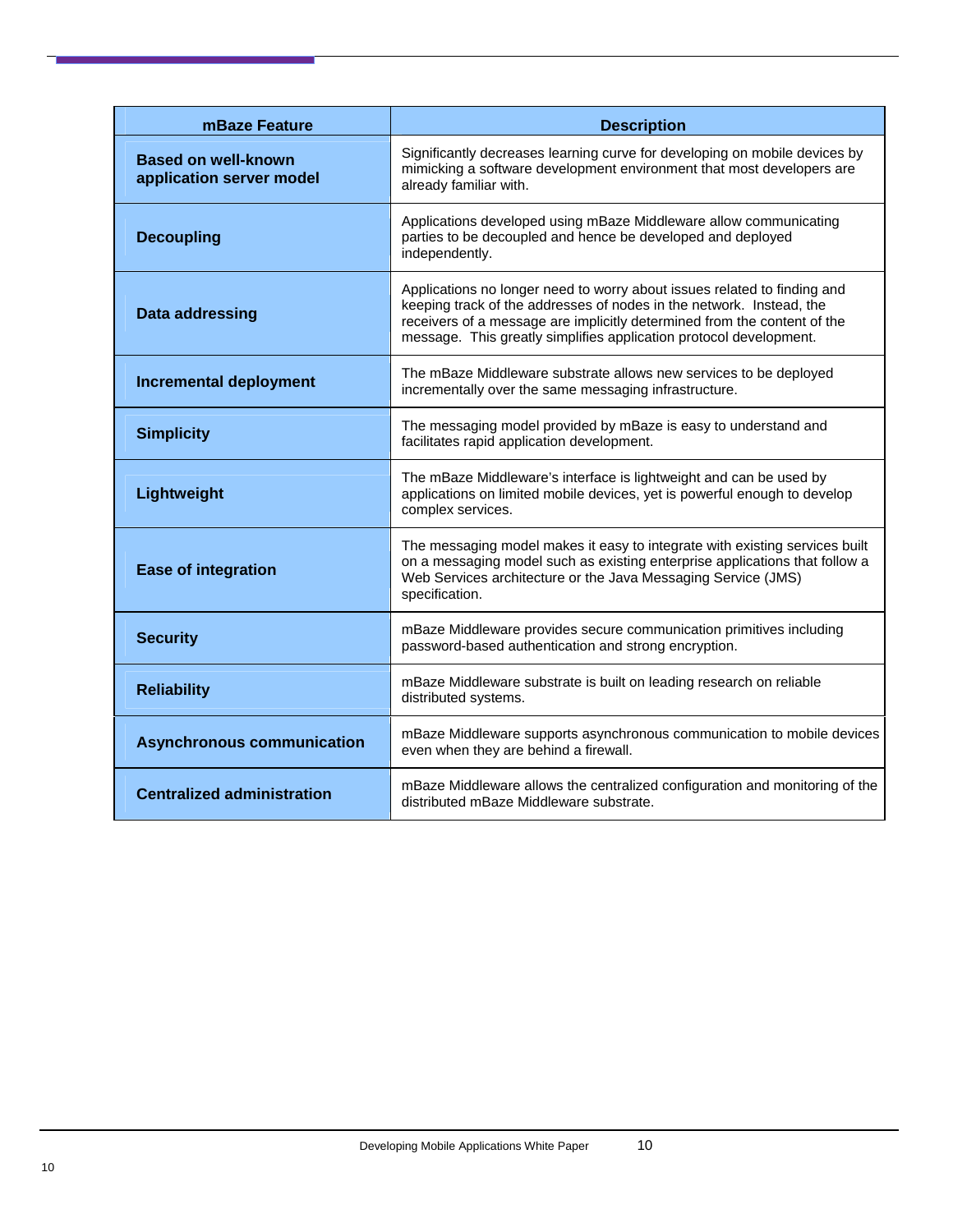<span id="page-13-0"></span>**MBAZE FRAMEWORK** The mBaze Framework is software that helps you develop advanced mobile services quickly and easily. mBaze is ideal for the following scenarios:

- Applications that take advantage of XML Web services.
- Applications that must work well in either a connected or disconnected environment.
- Developing applications using Java.
- When the same tools need to be used for desktop, server, and device programming.
- Rapidly developed mobile applications.
- Software that provides a reliable and secure environment.
- Applications that may be moved to different phones.

#### Reinventing the Wheel… and Making it a Square This Time!

It is possible to develop great applications using only J2ME. But only with mBaze Framework, is it possible to develop great applications quickly and easily.

mBaze Framework is a reusable design for mobile applications. It is based on the well known and tried concept of application servers, but adapted for the resource constrained mobile devices.

mBaze Framework provides an alternative to reinventing the wheel for each new mobile application. It provides an extensible software architecture that has been shown in practice to be very successful. mBaze Framework frees you to work on building your core application functionality instead of spending time and resources on designing and developing the supporting infrastructure and having to worry whether your design is good.

By choosing mBaze framework your applications can immediately start reaping the benefits of good design practices for mobile devices.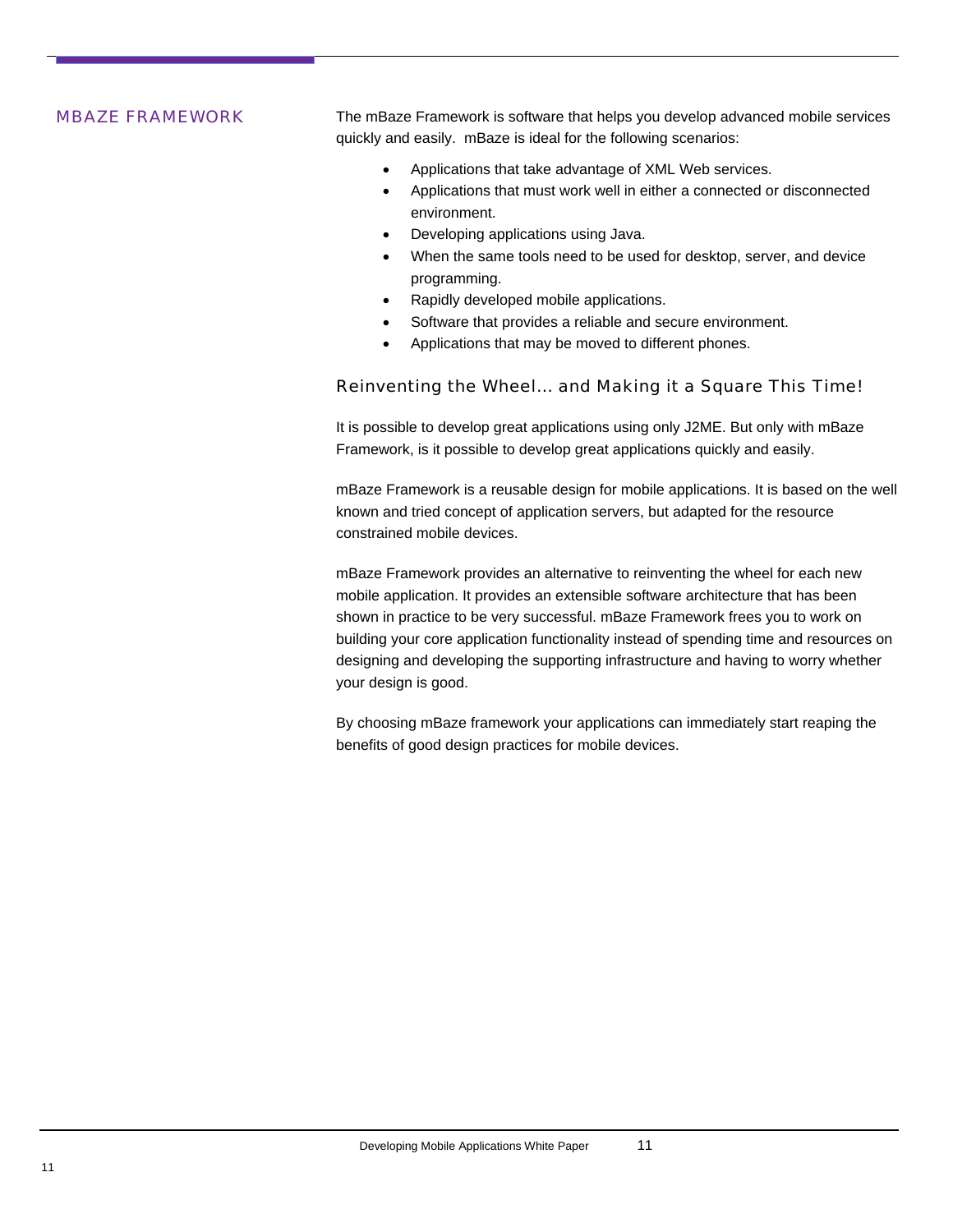<span id="page-14-0"></span>

| mBaze Feature                                               | <b>Benefit</b>                                                                                                                                                                                      |  |  |
|-------------------------------------------------------------|-----------------------------------------------------------------------------------------------------------------------------------------------------------------------------------------------------|--|--|
| Based on the well-known<br>application server model         | Significantly decreases learning curve for developing on mobile devices by<br>mimicking a software development environment that most developers are<br>already familiar with.                       |  |  |
| <b>Designed on sound</b><br>software engineering principles | Application server architecture has proved itself in practice. By choosing<br>mBaze Framework, you can capitalize on the knowledge and experience you<br>gain by developing on application servers. |  |  |
| Lets you concentrate on                                     | With mBaze, you can concentrate on developing you application. The                                                                                                                                  |  |  |
| application-specific functionality                          | framework takes care of the tedious and error prone plumbing for you.                                                                                                                               |  |  |
| <b>Enhances application</b>                                 | Because all differences between devices are captured in mBaze framework,                                                                                                                            |  |  |
| portability and reuse                                       | the applications you develop are easily portable to all J2ME capable devices.                                                                                                                       |  |  |
| <b>Clean separation between</b>                             | By developing using mBaze framework, your application logic can stay UI-                                                                                                                            |  |  |
| user interface and application                              | independent. This not only increases the portability of your application but                                                                                                                        |  |  |
| logic                                                       | also significantly reduces the complexity and time to develop.                                                                                                                                      |  |  |

#### InfoGrazer

InfoGrazer is a lightweight application server. The integral part of InfoGrazer is the grazelet container. Grazlets are similar to Java Servlets but whose primary application area is very constrained environments such as those on mobile phones. InfoGrazer relies on mBaze Middleware to provide network connectivity. A lightweight implementation of HTTP is provided as a familiar communication mechanism. In addition, grazelets have direct access to mBaze Middleware for efficient multicast and unicast communication.

InfoGrazer also includes a lightweight and efficient persistence for Java objects. This persistence support can save and restore objects locally (on the device) or remotely (on the network) in a way that is transparent to the application.

#### Lumina

Eximius Lumina complements InfoGrazer. When applications are developed using InfoGrazer, some way of interacting with the user is needed. Alternatively, using Lumina, the majority of the UI handling is already done for you and all you have to do is describe you application's UI at the application server and Lumina will take care of UI display and interaction logic for you.

Eximius Lumina empowers developers using InfoGrazer to build a single mobile application that automatically adapts its display for a wide variety of mobile phones.

Lumina contains a set of controls that intelligently and asynchronously renders UI descriptions for different types of mobile phones and creates a UI based on J2ME High-level UI components. Lumina does not require any special handling by the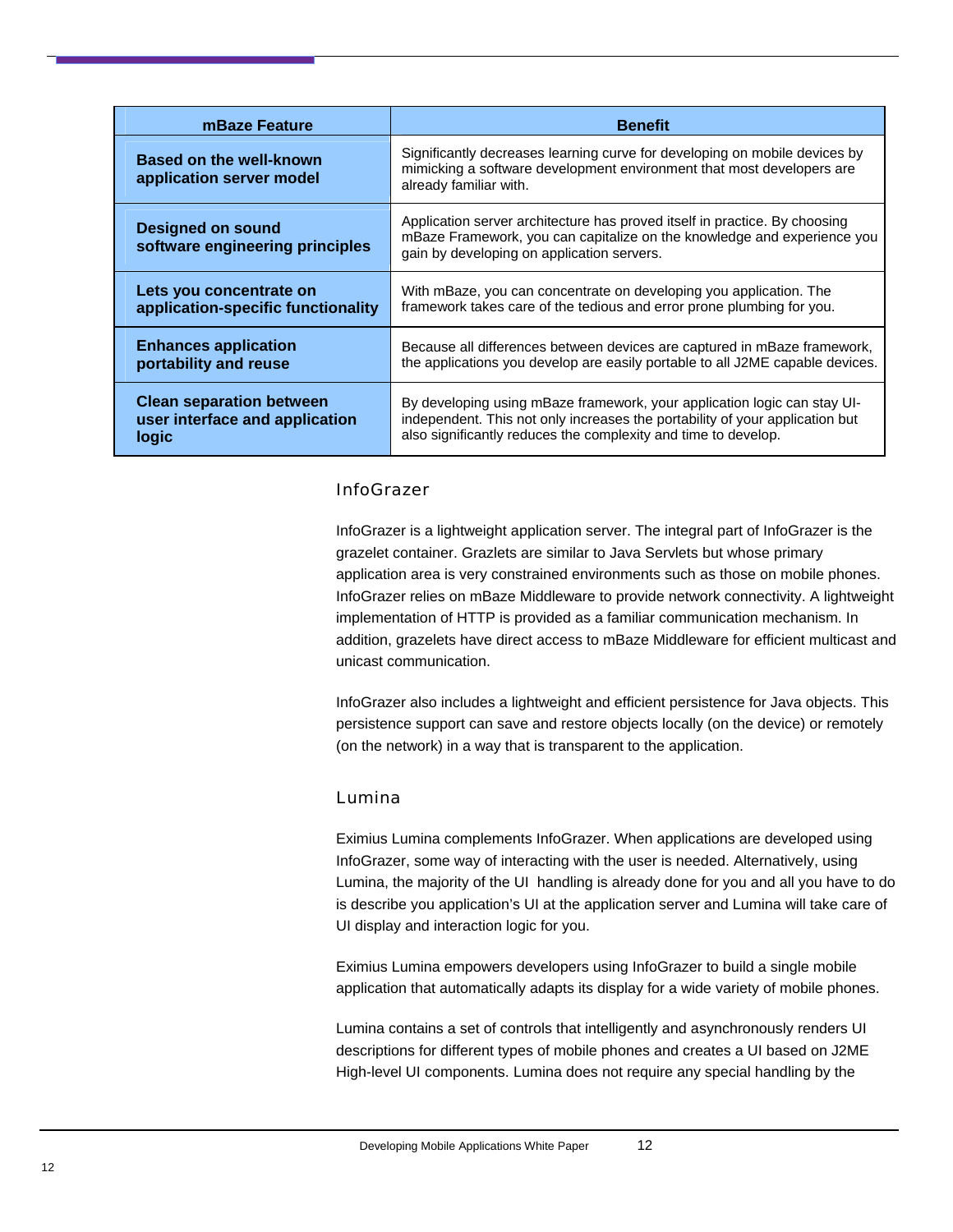<span id="page-15-0"></span>application besides the UI description.

In addition to adaptive J2ME High-level UI rendering, Lumina provides a rich framework for customization and extensibility. This flexibility enables developers to easily extend the controls to take advantage of new and different devices that will enter the market. In addition to being highly adaptable for future devices, Lumina enables developers to control the rendering for a specific device or class of devices within the same programming model.

Moreover, the device extensibility model also allows developers to easily add support for new devices without re-authoring their mobile applications. Lumina supports the control extensibility model with which developers can build user controls, composite controls, and brand new mobile controls to be used in mobile software projects.

#### When to Use Eximius Lumina

Use Lumina if you want to create mobile applications that target the broadest range of mobile devices.

#### Eximius mBaze Framework vs. J2ME

|                                                             | <b>J2ME</b> | mBaze |
|-------------------------------------------------------------|-------------|-------|
| Java                                                        | X           | X     |
| Message-based<br><b>Communication</b>                       |             | X     |
| <b>Scriptable UI</b>                                        |             | X     |
| <b>Works across</b><br>many phones                          | x           | x     |
| <b>Familiar</b><br><b>Development</b><br><b>Environment</b> |             | x     |
| <b>Rapid</b><br><b>Development</b>                          |             | x     |

The following comparison chart will give you a good reference on the capabilities of the different tools and what they support.

#### Bookstore Service: an Example Application

We briefly illustrate the ease of mobile application development with the mBaze platform. We look at a use case scenario for a location-based service application.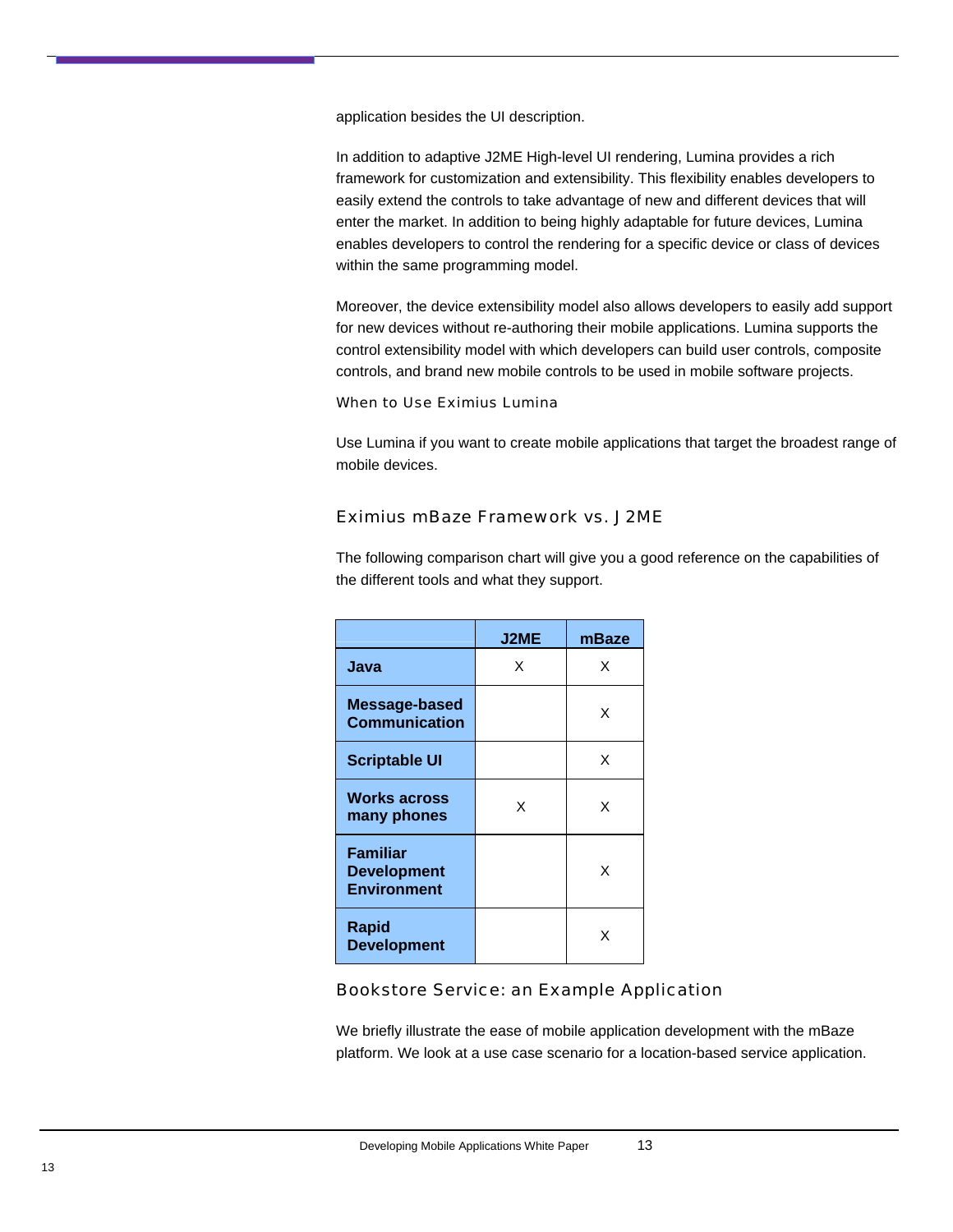Your company is contracted to develop a mobile service for bookstores that allows the bookstores to inform their customers about newly arrived items. The major requirement imposed by the bookstores is that customers are only notified of items that are of interest to them. Otherwise, the bookstore is concerned that the customers perceive the service as spam. The potential user base for this application is large as several bookstore chains have expressed interest in participating in this service.

You decide that you want to implement this application using the mBaze platform. The application is composed of two main components: one for the mobile devices and the other for the bookstore.

The first component allows the customer to create a book profile, stored on their phone, to specify their interests. To keep the application simple and intuitive, you allow the users to express their interest using book title, author name or subject.

The second component allows bookstores to send notifications about new items that they receive. Each item is described in terms of title, author and subject. In addition, other information describing the characteristics of the book can be sent.

Developing the mobile component using mBaze Framework is simple since all you need to do is develop two grazelets. The first one collects book interests from the user, stores it locally using the mBaze persistence support and subscribes according to users profile using mBaze Middleware.

The second component simply receives notifications for new items and displays them to the user using Lumina.

#### You are done!

The example illustrates that developing applications for mobile phones does not need to be any harder then developing traditional applications. Hence, you can leverage your existing application development knowledge and experience for mobile phones.